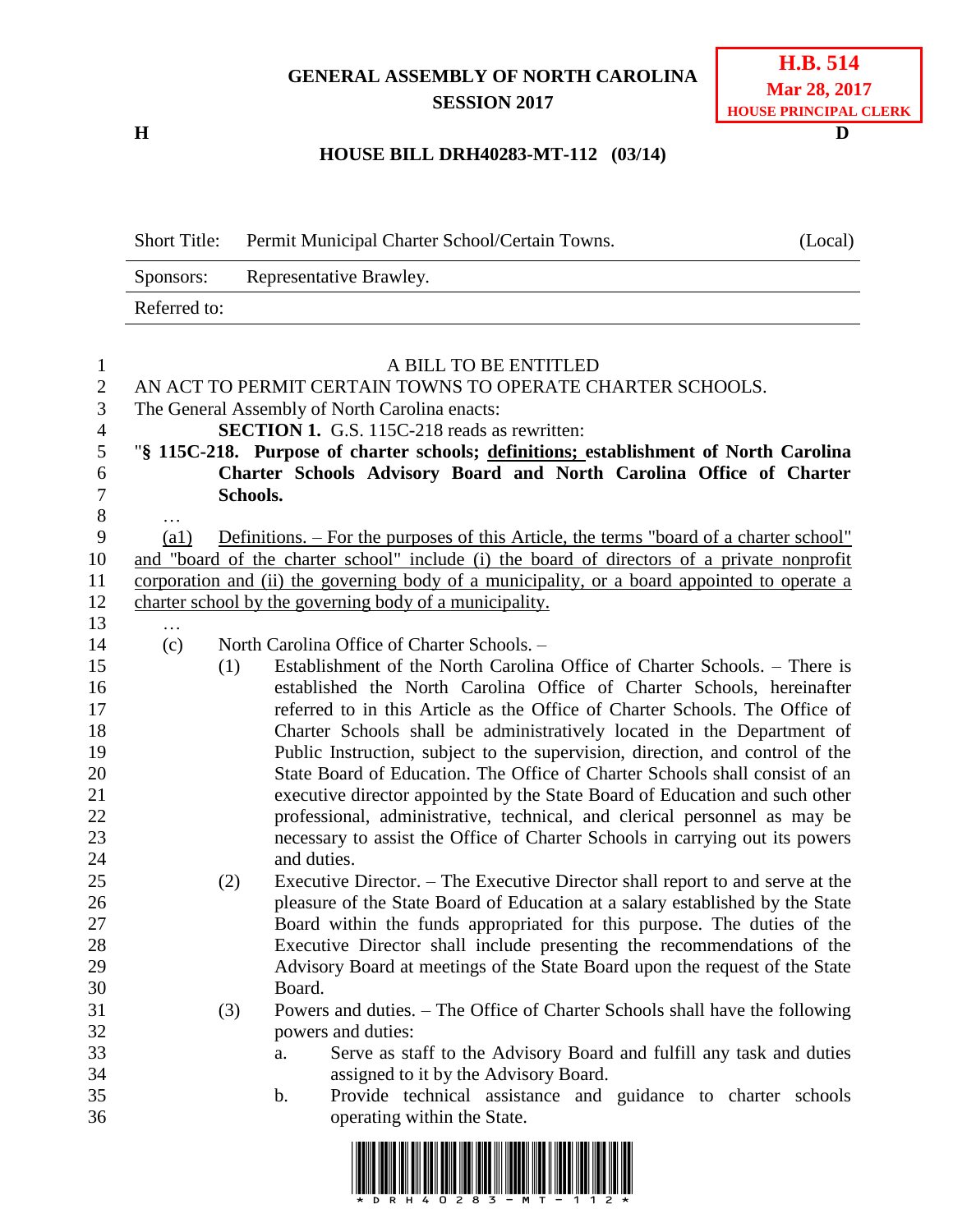|                   |      | <b>General Assembly Of North Carolina</b>                                                                                                                                                                                                                                                                                                                                                                                               | <b>Session 2017</b> |
|-------------------|------|-----------------------------------------------------------------------------------------------------------------------------------------------------------------------------------------------------------------------------------------------------------------------------------------------------------------------------------------------------------------------------------------------------------------------------------------|---------------------|
|                   |      | Provide technical assistance and guidance to nonprofit corporations<br>c.<br>or municipalities seeking to operate charter schools within the State.<br>Provide or arrange for training for charter schools that have received<br>d.<br>preliminary approval from the State Board.<br>Assist approved charter schools and charter schools seeking approval<br>e.<br>from the State Board in coordinating services with the Department of |                     |
|                   |      | Public Instruction.                                                                                                                                                                                                                                                                                                                                                                                                                     |                     |
|                   |      | Other duties as assigned by the State Board.<br>f.                                                                                                                                                                                                                                                                                                                                                                                      |                     |
|                   | (4)  | Agency cooperation. - All State agencies and departments shall cooperate<br>with the Office of Charter Schools in carrying out its powers and duties as<br>necessary in accordance with this Article."                                                                                                                                                                                                                                  |                     |
|                   |      | <b>SECTION 2.</b> G.S. 115C-218.1 reads as rewritten:                                                                                                                                                                                                                                                                                                                                                                                   |                     |
|                   |      | "§ 115C-218.1. Eligible applicants; contents of applications; submission of applications                                                                                                                                                                                                                                                                                                                                                |                     |
|                   |      | for approval.                                                                                                                                                                                                                                                                                                                                                                                                                           |                     |
| (a)               |      | Any nonprofit corporation or municipality seeking to establish a charter school may                                                                                                                                                                                                                                                                                                                                                     |                     |
|                   |      | apply to establish a charter school. If the applicant seeks to convert a public school to a charter                                                                                                                                                                                                                                                                                                                                     |                     |
|                   |      | school, the application shall include a statement signed by a majority of the teachers and                                                                                                                                                                                                                                                                                                                                              |                     |
|                   |      | instructional support personnel currently employed at the school indicating that they favor the                                                                                                                                                                                                                                                                                                                                         |                     |
|                   |      | conversion and evidence that a significant number of parents of children enrolled in the school                                                                                                                                                                                                                                                                                                                                         |                     |
| favor conversion. |      |                                                                                                                                                                                                                                                                                                                                                                                                                                         |                     |
| (b)               |      | The application shall contain at least the following information:                                                                                                                                                                                                                                                                                                                                                                       |                     |
|                   | (1)  | A description of a program that implements one or more of the purposes in                                                                                                                                                                                                                                                                                                                                                               |                     |
|                   |      | G.S. 115C-218.                                                                                                                                                                                                                                                                                                                                                                                                                          |                     |
|                   | (2)  | A description of student achievement goals for the school's educational                                                                                                                                                                                                                                                                                                                                                                 |                     |
|                   |      | program and the method of demonstrating that students have attained the                                                                                                                                                                                                                                                                                                                                                                 |                     |
|                   | (3)  | skills and knowledge specified for those student achievement goals.<br>The governance structure of the school including the names of the initial                                                                                                                                                                                                                                                                                        |                     |
|                   |      | members of the board of directors of the a nonprofit, tax-exempt corporation                                                                                                                                                                                                                                                                                                                                                            |                     |
|                   |      | corporation, the names of the members of the governing body of the                                                                                                                                                                                                                                                                                                                                                                      |                     |
|                   |      | municipality, as applicable, and the process to be followed by the school to                                                                                                                                                                                                                                                                                                                                                            |                     |
|                   |      | ensure parental involvement. A teacher employed by the board of directors                                                                                                                                                                                                                                                                                                                                                               |                     |
|                   |      | of a private nonprofit corporation to teach in the charter school may serve as                                                                                                                                                                                                                                                                                                                                                          |                     |
|                   |      | a nonvoting member of the board of directors for the charter school.                                                                                                                                                                                                                                                                                                                                                                    |                     |
|                   | (4)  | The local school administrative unit in which the school will be located.                                                                                                                                                                                                                                                                                                                                                               |                     |
|                   | (5)  | Admission policies and procedures.                                                                                                                                                                                                                                                                                                                                                                                                      |                     |
|                   | (6)  | A proposed budget for the school and evidence that the financial plan for the                                                                                                                                                                                                                                                                                                                                                           |                     |
|                   |      | school is economically sound.                                                                                                                                                                                                                                                                                                                                                                                                           |                     |
|                   | (7)  | Requirements and procedures for program and financial audits.                                                                                                                                                                                                                                                                                                                                                                           |                     |
|                   | (8)  | A description of how the school will comply with G.S. 115C-218.20,                                                                                                                                                                                                                                                                                                                                                                      |                     |
|                   |      | 115C-218.25, 115C-218.30, 115C-218.40, 115C-218.45, 115C-218.50,                                                                                                                                                                                                                                                                                                                                                                        |                     |
|                   |      | 115C-218.55, 115C-218.60, 115C-218.65, 115C-218.70, 115C-218.75,                                                                                                                                                                                                                                                                                                                                                                        |                     |
|                   |      | 115C-218.80, 115C-218.85, and 115C-218.90.                                                                                                                                                                                                                                                                                                                                                                                              |                     |
|                   | (9)  | Types and amounts of insurance coverage, including bonding insurance for                                                                                                                                                                                                                                                                                                                                                                |                     |
|                   |      | the principal officers of the school, to be obtained by the charter school.                                                                                                                                                                                                                                                                                                                                                             |                     |
|                   | (10) | The term of the charter.                                                                                                                                                                                                                                                                                                                                                                                                                |                     |
|                   | (11) | The qualifications required for individuals employed by the school.                                                                                                                                                                                                                                                                                                                                                                     |                     |
|                   | (12) | The procedures by which students can be excluded from the charter school                                                                                                                                                                                                                                                                                                                                                                |                     |
|                   |      | and returned to a public school. Notwithstanding any law to the contrary,                                                                                                                                                                                                                                                                                                                                                               |                     |
|                   |      | any local board may refuse to admit any student who is suspended or                                                                                                                                                                                                                                                                                                                                                                     |                     |
|                   |      | expelled from a charter school due to actions that would lead to suspension                                                                                                                                                                                                                                                                                                                                                             |                     |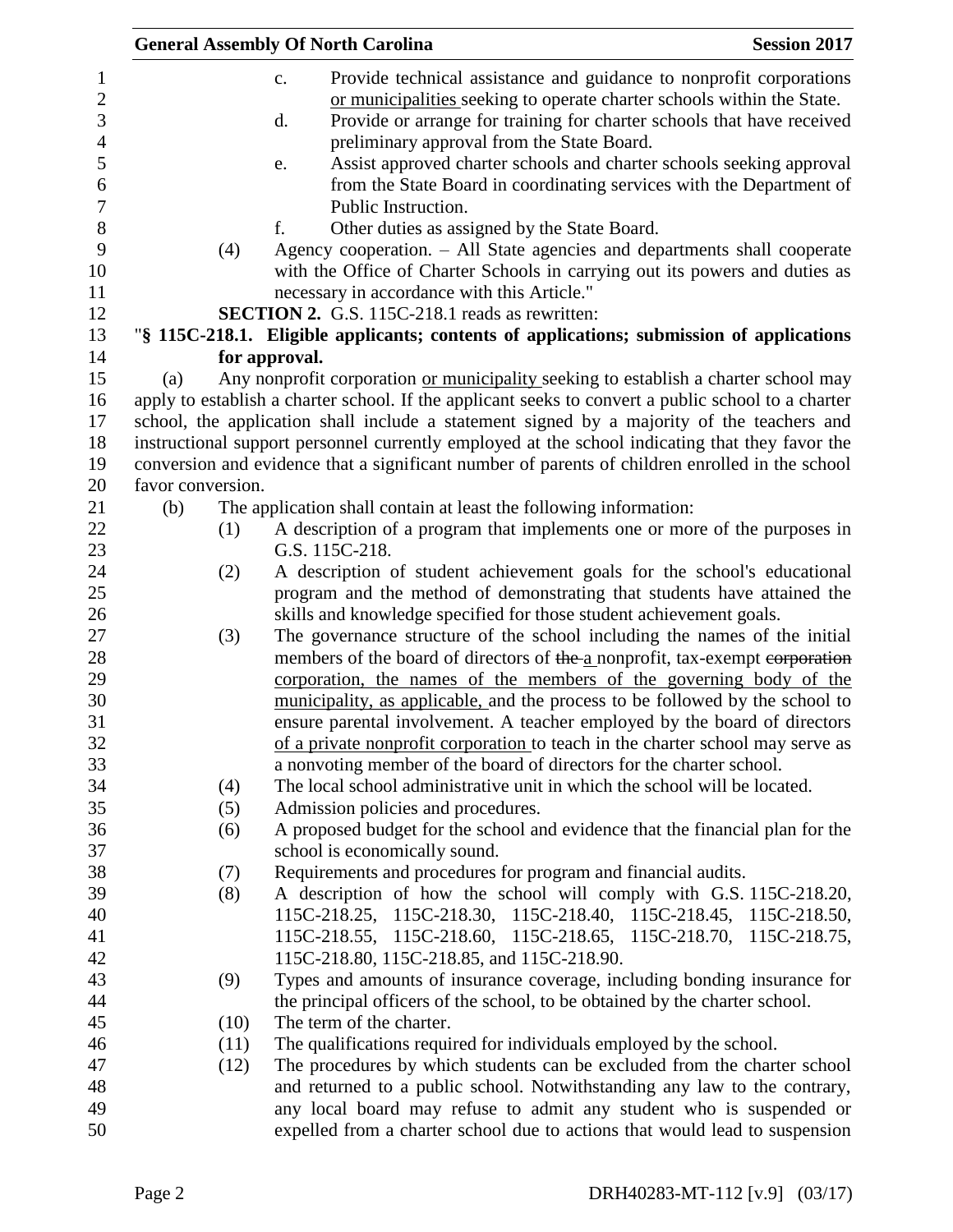| <b>General Assembly Of North Carolina</b><br><b>Session 2017</b>                                                                                                                                                                                                                                                                                                                                                                                                                                                                                                                             |
|----------------------------------------------------------------------------------------------------------------------------------------------------------------------------------------------------------------------------------------------------------------------------------------------------------------------------------------------------------------------------------------------------------------------------------------------------------------------------------------------------------------------------------------------------------------------------------------------|
| or expulsion from a public school under G.S. 115C-390.5 through<br>G.S. 115C-390.11 until the period of suspension or expulsion has expired.<br>The number of students to be served, which number shall be at least 80, and<br>(13)<br>the minimum number of teachers to be employed at the school, which<br>number shall be at least three. However, the charter school may serve fewer<br>than 80 students or employ fewer than three teachers if the application<br>contains a compelling reason, such as the school would serve a<br>geographically remote and small student population. |
| Information regarding the facilities to be used by the school and the manner<br>(14)<br>in which administrative services of the school are to be provided.                                                                                                                                                                                                                                                                                                                                                                                                                                   |
| The process for conducting a weighted lottery that reflects the mission of the<br>(15)<br>school if the school desires to use a weighted lottery.                                                                                                                                                                                                                                                                                                                                                                                                                                            |
| The State Board shall establish reasonable fees of no less than five hundred dollars<br>(c)                                                                                                                                                                                                                                                                                                                                                                                                                                                                                                  |
| $(\$500.00)$ and no more than one thousand dollars $(\$1,000)$ for initial and renewal charter                                                                                                                                                                                                                                                                                                                                                                                                                                                                                               |
| applications, in accordance with Article 2A of Chapter 150B of the General Statutes. No                                                                                                                                                                                                                                                                                                                                                                                                                                                                                                      |
| application fee shall be refunded in the event the application is rejected or the charter is                                                                                                                                                                                                                                                                                                                                                                                                                                                                                                 |
| revoked."                                                                                                                                                                                                                                                                                                                                                                                                                                                                                                                                                                                    |
| <b>SECTION 3.</b> G.S. 115C-218.2(b) reads as rewritten:                                                                                                                                                                                                                                                                                                                                                                                                                                                                                                                                     |
| Before taking action regarding a charter school or charter school applicant,<br>" $(b)$                                                                                                                                                                                                                                                                                                                                                                                                                                                                                                      |
| including recommendations on preliminary or final approval of charter applications, renewals                                                                                                                                                                                                                                                                                                                                                                                                                                                                                                 |
| of charters, nonrenewals of charters, and revocations of charters, the Advisory Board or a                                                                                                                                                                                                                                                                                                                                                                                                                                                                                                   |
| committee of the Advisory Board shall provide an opportunity for the applicant or eharter                                                                                                                                                                                                                                                                                                                                                                                                                                                                                                    |
| board the member of a board of a charter school to address the Advisory Board or its                                                                                                                                                                                                                                                                                                                                                                                                                                                                                                         |
| committee, if present, at a meeting."                                                                                                                                                                                                                                                                                                                                                                                                                                                                                                                                                        |
| SECTION 4. G.S. 115C-218.15 reads as rewritten:                                                                                                                                                                                                                                                                                                                                                                                                                                                                                                                                              |
| "§ 115C-218.15. Charter school operation.                                                                                                                                                                                                                                                                                                                                                                                                                                                                                                                                                    |
| A charter school that is approved by the State shall be a public school within the<br>(a)<br>local school administrative unit in which it is located. All charter schools shall be accountable<br>to the State Board for ensuring compliance with applicable laws and the provisions of their                                                                                                                                                                                                                                                                                                |
| charters.                                                                                                                                                                                                                                                                                                                                                                                                                                                                                                                                                                                    |
| A charter school shall be operated by $(i)$ a private nonprofit corporation that shall<br>(b)                                                                                                                                                                                                                                                                                                                                                                                                                                                                                                |
| have received federal tax-exempt status no later than 24 months following final approval of the                                                                                                                                                                                                                                                                                                                                                                                                                                                                                              |
| application application or (ii) a governing body of a municipality.                                                                                                                                                                                                                                                                                                                                                                                                                                                                                                                          |
| The board of directors of the a private nonprofit corporation operating a charter<br>(b1)                                                                                                                                                                                                                                                                                                                                                                                                                                                                                                    |
| schools school shall adopt a conflict of interest and anti-nepotism policy that includes, at a                                                                                                                                                                                                                                                                                                                                                                                                                                                                                               |
| minimum, the following:                                                                                                                                                                                                                                                                                                                                                                                                                                                                                                                                                                      |
| The requirements of Chapter 55A of the General Statutes related to conflicts<br>(1)                                                                                                                                                                                                                                                                                                                                                                                                                                                                                                          |
| of interest.                                                                                                                                                                                                                                                                                                                                                                                                                                                                                                                                                                                 |
| A requirement that before any immediate family, as defined in<br>(2)                                                                                                                                                                                                                                                                                                                                                                                                                                                                                                                         |
| G.S. 115C-12.2, of any member of the board of directors or a charter school                                                                                                                                                                                                                                                                                                                                                                                                                                                                                                                  |
| employee with supervisory authority shall be employed or engaged as an                                                                                                                                                                                                                                                                                                                                                                                                                                                                                                                       |
| employee, independent contractor, or otherwise by the board of directors in                                                                                                                                                                                                                                                                                                                                                                                                                                                                                                                  |
| any capacity, such proposed employment or engagement shall be (i)                                                                                                                                                                                                                                                                                                                                                                                                                                                                                                                            |
| disclosed to the board of directors and (ii) approved by the board of directors                                                                                                                                                                                                                                                                                                                                                                                                                                                                                                              |
| in a duly called open-session meeting. The burden of disclosure of such a                                                                                                                                                                                                                                                                                                                                                                                                                                                                                                                    |
| conflict of interest shall be on the applicable board member or employee                                                                                                                                                                                                                                                                                                                                                                                                                                                                                                                     |
| with supervisory authority. If the requirements of this subsection are                                                                                                                                                                                                                                                                                                                                                                                                                                                                                                                       |
| complied with, the charter school may employ immediate family of any                                                                                                                                                                                                                                                                                                                                                                                                                                                                                                                         |
| member of the board of directors or a charter school employee with                                                                                                                                                                                                                                                                                                                                                                                                                                                                                                                           |
| supervisory authority.                                                                                                                                                                                                                                                                                                                                                                                                                                                                                                                                                                       |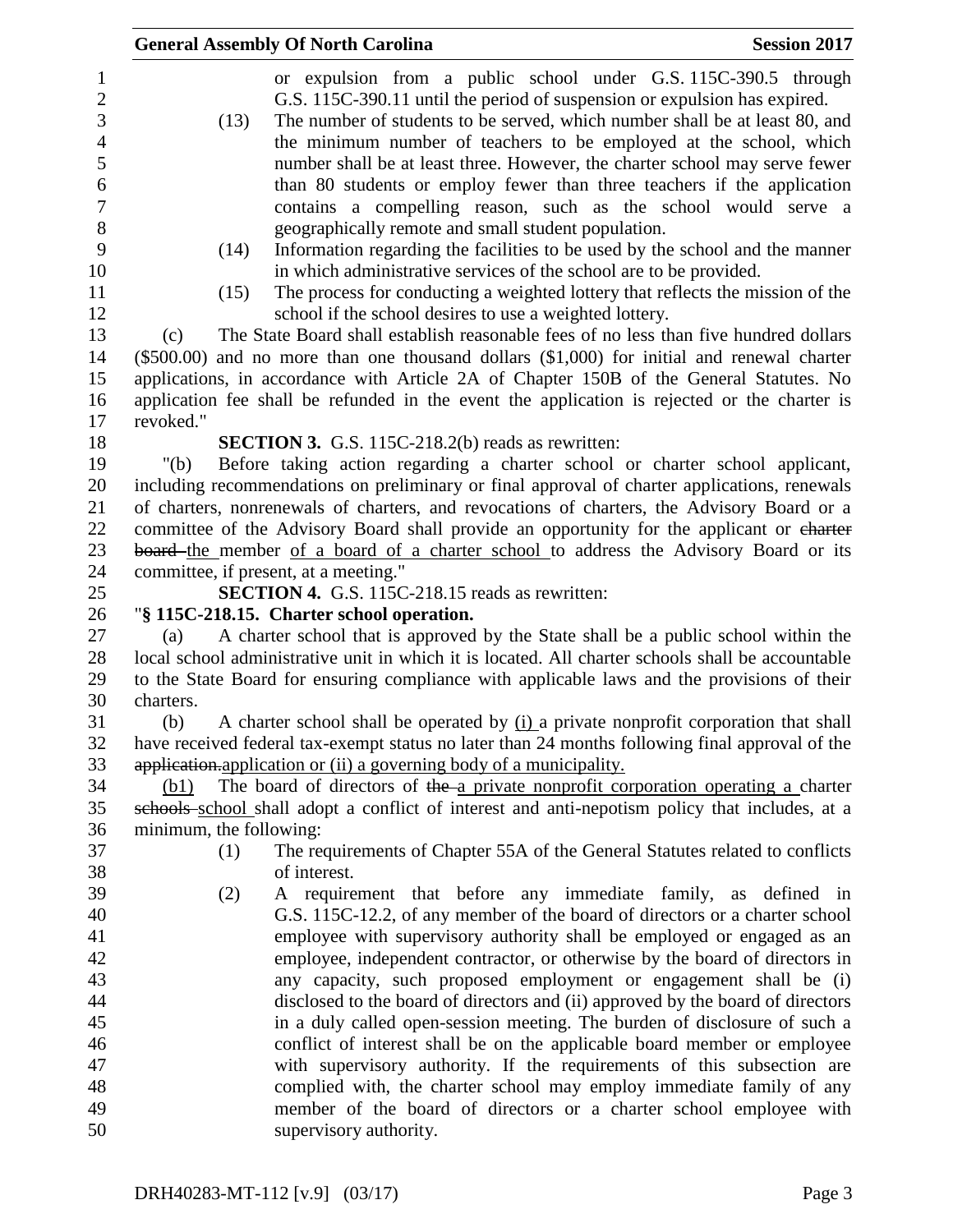|                                       | <b>General Assembly Of North Carolina</b>                                                                                                                                                                                                                                                         | <b>Session 2017</b> |
|---------------------------------------|---------------------------------------------------------------------------------------------------------------------------------------------------------------------------------------------------------------------------------------------------------------------------------------------------|---------------------|
| $\mathbf{1}$<br>$\boldsymbol{2}$<br>3 | (3)<br>A requirement that a person shall not be disqualified from serving as a<br>member of a charter school's board of directors because of the existence of a<br>conflict of interest, so long as the person's actions comply with the school's                                                 |                     |
| $\overline{4}$<br>5                   | conflict of interest policy established as provided in this subsection and<br>applicable law.                                                                                                                                                                                                     |                     |
| 6<br>$\boldsymbol{7}$                 | The governing body of a municipality operating a charter school shall adopt a<br>(b2)<br>conflict of interest and anti-nepotism policy related to the charter school that includes, at a                                                                                                          |                     |
| $\, 8$<br>9<br>10                     | minimum, the requirements of subdivisions $(2)$ and $(3)$ of subsection $(b1)$ of this section.<br>A charter school shall operate under the written charter signed by the State Board<br>(c)<br>and the applicant. A charter school is not required to enter into any other contract. The charter |                     |
| 11<br>12                              | shall incorporate the information provided in the application, as modified during the charter<br>approval process, and any terms and conditions imposed on the charter school by the State                                                                                                        |                     |
| 13<br>14                              | Board of Education. No other terms may be imposed on the charter school as a condition for<br>receipt of local funds.                                                                                                                                                                             |                     |
| 15<br>16                              | The board of directors of the a charter school shall decide matters related to the<br>(d)<br>operation of the school, including budgeting, curriculum, and operating procedures.                                                                                                                  |                     |
| 17<br>18                              | The board of directors of the private nonprofit corporation operating the charter<br>(e)<br>school may have members who reside outside of the State. However, the State Board of                                                                                                                  |                     |
| 19<br>20                              | Education may require by policy that a majority of the board of directors and all officers of the<br>board of directors reside within the State."                                                                                                                                                 |                     |
| 21<br>22                              | SECTION 5. G.S. 115C-218.20(a) reads as rewritten:<br>The board of directors of a charter school may sue and be sued. The State Board of<br>" $(a)$                                                                                                                                               |                     |
| 23<br>24                              | Education shall adopt rules to establish reasonable amounts and types of liability insurance that<br>the board of directors a charter school shall be required by the charter to obtain. The board of                                                                                             |                     |
| 25<br>26                              | directors the charter school shall obtain at least the amount of and types of insurance required<br>by these rules to be included in the charter. Any sovereign immunity of the charter school, of                                                                                                |                     |
| 27<br>28<br>29                        | the organization that operates the charter school, or its members, officers, or directors, or of the<br>employees of the charter school or the organization that operates the charter school, is waived<br>to the extent of indemnification by insurance."                                        |                     |
| 30                                    | <b>SECTION 6.</b> G.S. 115C-218.25 reads as rewritten:                                                                                                                                                                                                                                            |                     |
| 31                                    | "§ 115C-218.25. Open meetings and public records.                                                                                                                                                                                                                                                 |                     |
| 32<br>33                              | The charter school and board of <del>directors of the private nonprofit corporation that operates</del><br>the charter school are subject to the Public Records Act, Chapter 132 of the General Statutes,                                                                                         |                     |
| 34<br>35                              | and the Open Meetings Law, Article 33C of Chapter 143 of the General Statutes.<br>Notwithstanding the requirements of Chapter 132 of the General Statutes, inspection of charter                                                                                                                  |                     |
| 36                                    | school personnel records for those employees directly employed by the board of directors of the                                                                                                                                                                                                   |                     |
| 37                                    | charter school shall be subject to the requirements of Article 21A of this Chapter. The charter                                                                                                                                                                                                   |                     |
| 38                                    | school and board of <del>directors of the private nonprofit corporation that operates</del> -the charter                                                                                                                                                                                          |                     |
| 39                                    | school shall use the same schedule established by the Department of Natural and Cultural                                                                                                                                                                                                          |                     |
| 40<br>41                              | Resources for retention and disposition of records of local school administrative units."<br><b>SECTION 7.</b> G.S. 115C-218.45(f) reads as rewritten:                                                                                                                                            |                     |
| 42                                    | " $(f)$<br>The charter school may give enrollment priority to any of the following:                                                                                                                                                                                                               |                     |
| 43                                    | Siblings of currently enrolled students who were admitted to the charter<br>(1)                                                                                                                                                                                                                   |                     |
| 44                                    | school in a previous year. For the purposes of this section, the term                                                                                                                                                                                                                             |                     |
| 45                                    | "siblings" includes any of the following who reside in the same household:                                                                                                                                                                                                                        |                     |
| 46                                    | half siblings, stepsiblings, and children residing in a family foster home.                                                                                                                                                                                                                       |                     |
| 47                                    | (2)<br>Siblings of students who have completed the highest grade level offered by                                                                                                                                                                                                                 |                     |
| 48                                    | that school and who were enrolled in at least four grade levels offered by the                                                                                                                                                                                                                    |                     |
| 49                                    | charter school or, if less than four grades are offered, in the maximum                                                                                                                                                                                                                           |                     |
| 50                                    | number of grades offered by the charter school.                                                                                                                                                                                                                                                   |                     |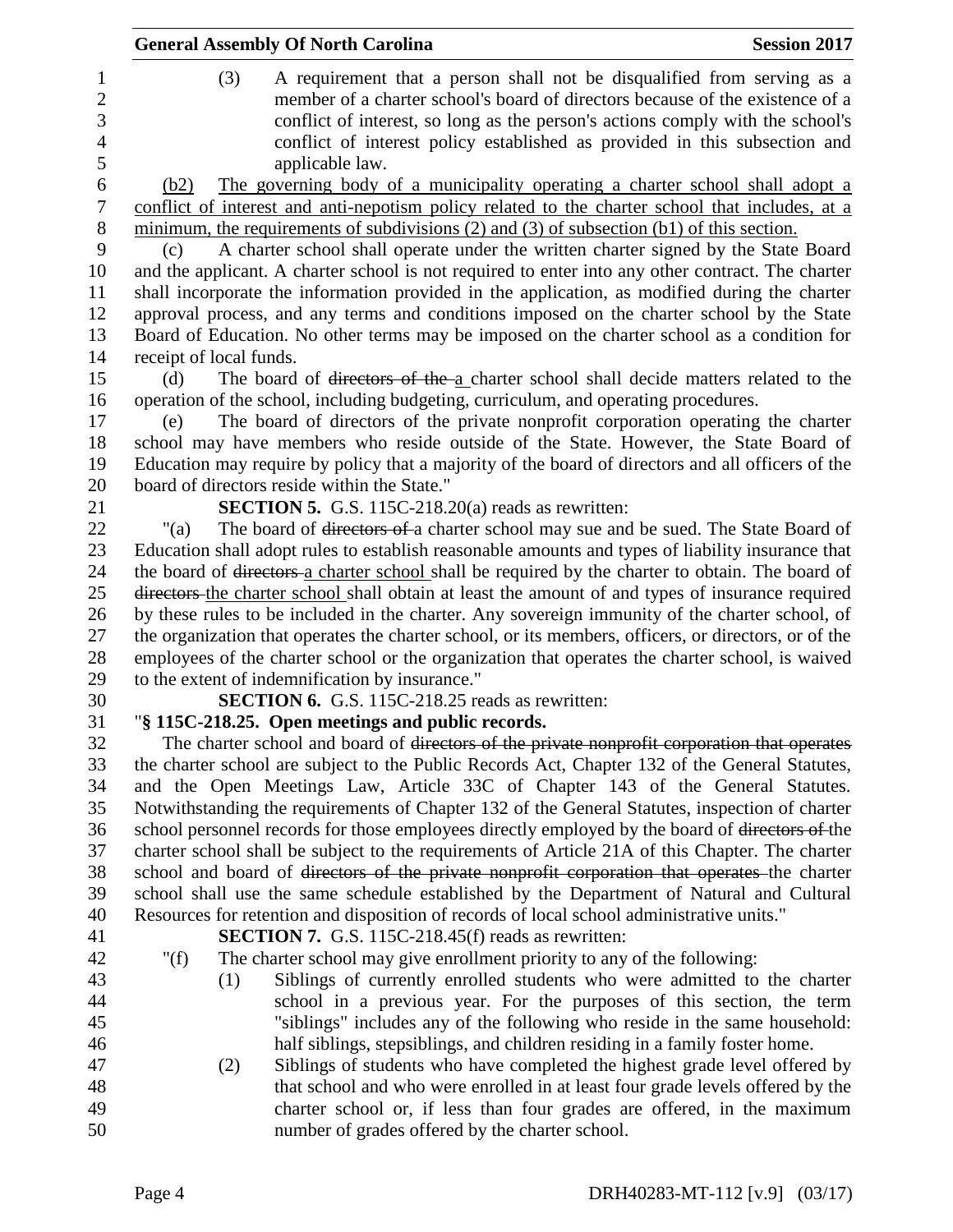| <b>General Assembly Of North Carolina</b><br><b>Session 2017</b>                                                                                                                               |
|------------------------------------------------------------------------------------------------------------------------------------------------------------------------------------------------|
| Limited to no more than fifteen percent $(15%)$ of the school's total                                                                                                                          |
| enrollment, unless granted a waiver by the State Board of Education, the                                                                                                                       |
| following:                                                                                                                                                                                     |
| Children of the school's full-time employees.                                                                                                                                                  |
| Children of the charter school's board of directors members of the<br>$\mathbf b$ .                                                                                                            |
| board of the charter school.                                                                                                                                                                   |
| A student who was enrolled in the charter school within the two previous                                                                                                                       |
| school years but left the school (i) to participate in an academic study abroad                                                                                                                |
| program or a competitive admission residential program or (ii) because of                                                                                                                      |
| the vocational opportunities of the student's parent.                                                                                                                                          |
| A student who was enrolled in another charter school in the State in the                                                                                                                       |
| previous school year that does not offer the student's next grade level.                                                                                                                       |
| A student who was enrolled in another charter school in the State in the                                                                                                                       |
| previous school year that does not offer the student's next grade level and                                                                                                                    |
| both of the charter schools have an enrollment articulation agreement to                                                                                                                       |
| accept students or are governed by the same board of directors.a charter                                                                                                                       |
| school.                                                                                                                                                                                        |
| If the charter school is operated by a municipality, domiciliaries of the                                                                                                                      |
| municipality."<br><b>SECTION 8.</b> G.S. 115C-218.50(b)(2) reads as rewritten:                                                                                                                 |
| A charter school, upon approval by the board of directors of the charter                                                                                                                       |
| school, may establish fees for extracurricular activities, except those fees                                                                                                                   |
| shall not exceed the fees for the same extracurricular activities charged by a                                                                                                                 |
| local school administrative unit in which forty percent (40%) or more of the                                                                                                                   |
| students enrolled in the charter school reside."                                                                                                                                               |
| <b>SECTION 9.</b> G.S. 115C-218.70 reads as rewritten:                                                                                                                                         |
| "§ 115C-218.70. Driving eligibility certificates.                                                                                                                                              |
| In accordance with rules adopted by the State Board of Education, the designee of the                                                                                                          |
| school's board of directors the charter school shall do all of the following:                                                                                                                  |
| Sign driving eligibility certificates that meet the conditions established in                                                                                                                  |
| $G.S. 20-11.$                                                                                                                                                                                  |
| Obtain the necessary written, irrevocable consent from parents, guardians, or                                                                                                                  |
| emancipated juveniles, as appropriate, in order to disclose information to the                                                                                                                 |
| Division of Motor Vehicles.                                                                                                                                                                    |
| Notify the Division of Motor Vehicles when a student who holds a driving                                                                                                                       |
| eligibility certificate no longer meets its conditions."                                                                                                                                       |
| <b>SECTION 10.</b> G.S. 115C-218.75(a) reads as rewritten:                                                                                                                                     |
| Health and Safety Standards. - A charter school shall meet the same health and                                                                                                                 |
| safety requirements required of a local school administrative unit. The Department of Public                                                                                                   |
| Instruction shall ensure that charter schools provide parents and guardians with information                                                                                                   |
| about meningococcal meningitis and influenza and their vaccines at the beginning of every                                                                                                      |
| school year. This information shall include the causes, symptoms, and how meningococcal                                                                                                        |
| meningitis and influenza are spread and the places where parents and guardians may obtain<br>additional information and vaccinations for their children.                                       |
|                                                                                                                                                                                                |
|                                                                                                                                                                                                |
| The Department of Public Instruction shall also ensure that charter schools provide parents                                                                                                    |
| and guardians with information about cervical cancer, cervical dysplasia, human                                                                                                                |
| papillomavirus, and the vaccines available to prevent these diseases. This information shall be                                                                                                |
| provided at the beginning of the school year to parents of children entering grades five through<br>12. This information shall include the causes and symptoms of these diseases, how they are |
| a.                                                                                                                                                                                             |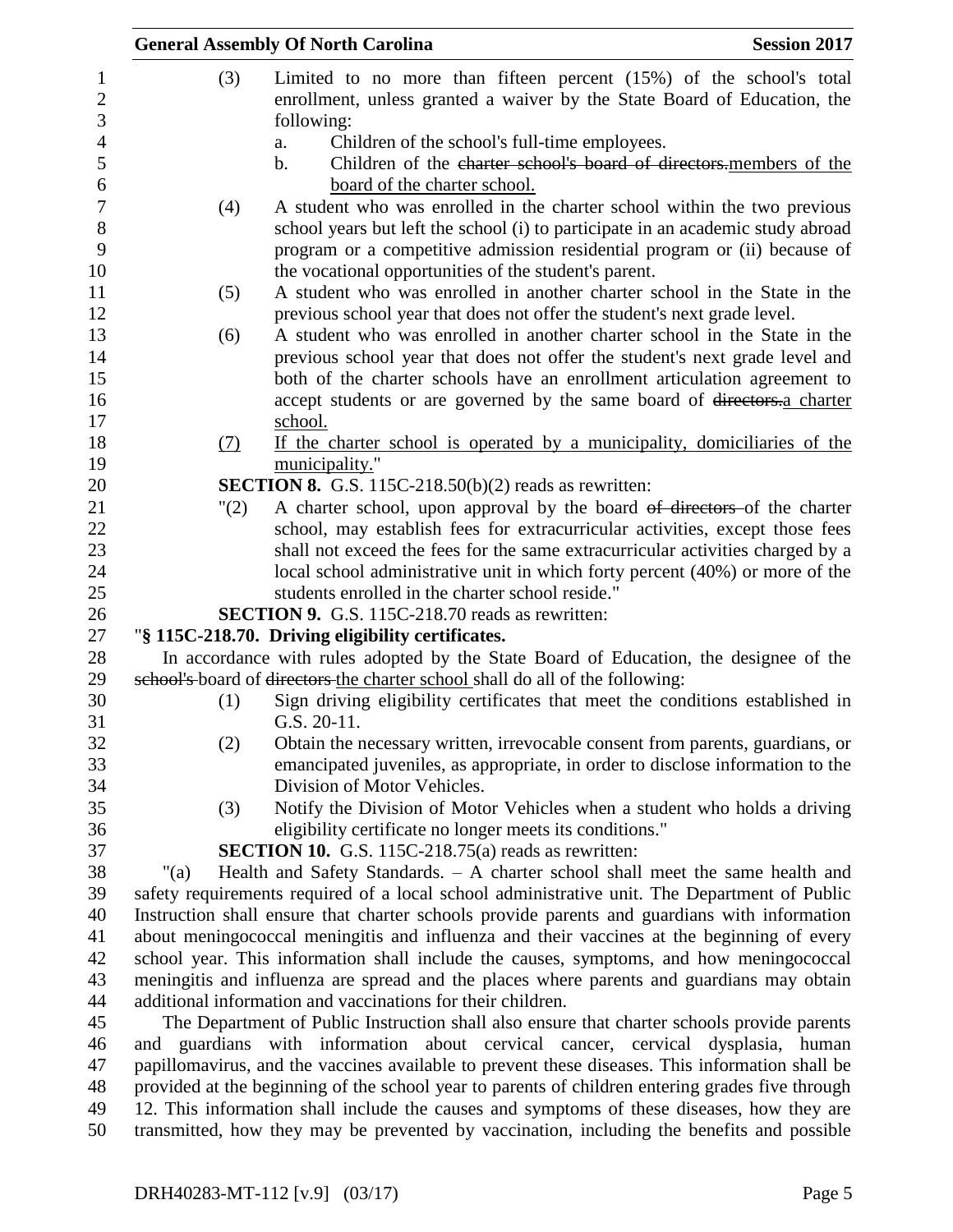|                |                    | <b>General Assembly Of North Carolina</b>                                                                                                                                               | <b>Session 2017</b> |
|----------------|--------------------|-----------------------------------------------------------------------------------------------------------------------------------------------------------------------------------------|---------------------|
| $\mathbf{1}$   |                    | side effects of vaccination, and the places where parents and guardians may obtain additional                                                                                           |                     |
| $\sqrt{2}$     |                    | information and vaccinations for their children.                                                                                                                                        |                     |
| 3              |                    | The Department of Public Instruction shall also ensure that charter schools provide students                                                                                            |                     |
| $\overline{4}$ |                    | in grades seven through 12 with information annually on the preventable risks for preterm birth                                                                                         |                     |
| 5              |                    | in subsequent pregnancies, including induced abortion, smoking, alcohol consumption, the use                                                                                            |                     |
| 6              |                    | of illicit drugs, and inadequate prenatal care.                                                                                                                                         |                     |
| $\overline{7}$ |                    | The Department of Public Instruction shall also ensure that charter schools provide students                                                                                            |                     |
| $8\,$          |                    | in grades nine through 12 with information annually on the manner in which a parent may                                                                                                 |                     |
| 9<br>10        |                    | lawfully abandon a newborn baby with a responsible person, in accordance with G.S. 7B-500.<br>The Department of Public Instruction shall also ensure that the guidelines for individual |                     |
| 11             |                    | diabetes care plans adopted by the State Board of Education under G.S. 115C-12(31) are                                                                                                  |                     |
| 12             |                    | implemented in charter schools in which students with diabetes are enrolled and that charter                                                                                            |                     |
| 13             |                    | schools otherwise comply with the provisions of G.S. 115C-375.3.                                                                                                                        |                     |
| 14             |                    | The Department of Public Instruction shall ensure that charter schools comply with                                                                                                      |                     |
| 15             |                    | G.S. 115C-375.2A. The board of directors of a charter school shall provide the school with a                                                                                            |                     |
| 16             |                    | supply of emergency epinephrine auto-injectors necessary to carry out the provisions of                                                                                                 |                     |
| 17             | G.S. 115C-375.2A." |                                                                                                                                                                                         |                     |
| 18             |                    | <b>SECTION 11.</b> G.S. 115C-218.90 reads as rewritten:                                                                                                                                 |                     |
| 19             |                    | "§ 115C-218.90. Employment requirements.                                                                                                                                                |                     |
| 20             | (a)                | Employees. -                                                                                                                                                                            |                     |
| 21             | (1)                | An employee of a charter school is not an employee of the local school                                                                                                                  |                     |
| 22             |                    | administrative unit in which the charter school is located. The charter                                                                                                                 |                     |
| 23             |                    | school's board of directors or the governing body of a municipality shall                                                                                                               |                     |
| 24             |                    | employ and contract with necessary teachers to perform the particular                                                                                                                   |                     |
| 25             |                    | service for which they are employed in the school; at least fifty percent                                                                                                               |                     |
| 26             |                    | (50%) of these teachers shall hold teacher licenses. All teachers who are                                                                                                               |                     |
| 27             |                    | teaching in the core subject areas of mathematics, science, social studies, and                                                                                                         |                     |
| 28             |                    | language arts shall be college graduates.                                                                                                                                               |                     |
| 29             |                    | The board-charter school's board of directors or the governing body of a                                                                                                                |                     |
| 30             |                    | municipality also may employ necessary employees who are not required to                                                                                                                |                     |
| 31             |                    | hold teacher licenses to perform duties other than teaching and may contract                                                                                                            |                     |
| 32             |                    | for other services. The board-charter school's board of directors or the                                                                                                                |                     |
| 33             |                    | governing body of a municipality may discharge teachers and nonlicensed                                                                                                                 |                     |
| 34             |                    | employees.                                                                                                                                                                              |                     |
| 35             | .                  |                                                                                                                                                                                         |                     |
| 36             | (4)                | The employees of the $a$ charter school operated by a private nonprofit                                                                                                                 |                     |
| 37             |                    | corporation shall be deemed employees of the local school administrative                                                                                                                |                     |
| 38             |                    | unit for purposes of providing certain State-funded employee benefits,                                                                                                                  |                     |
| 39<br>40       |                    | including membership in the Teachers' and State Employees' Retirement                                                                                                                   |                     |
| 41             |                    | System and the State Health Plan for Teachers and State Employees. The<br>State Board of Education provides funds to charter schools, approves the                                      |                     |
| 42             |                    | original members of the boards of directors of the charter schools, has the                                                                                                             |                     |
| 43             |                    | authority to grant, supervise, and revoke charters, and demands full                                                                                                                    |                     |
| 44             |                    | accountability from charter schools for school finances and student                                                                                                                     |                     |
| 45             |                    | performance. Accordingly, it is the determination of the General Assembly                                                                                                               |                     |
| 46             |                    | that charter schools are public schools and that the employees of charter                                                                                                               |                     |
| 47             |                    | schools operated by a private nonprofit corporation are public school                                                                                                                   |                     |
| 48             |                    | employees. Employees of a charter school whose board of directors elects to                                                                                                             |                     |
| 49             |                    | become a participating employer under G.S. 135-5.3 are "teachers" for the                                                                                                               |                     |
| 50             |                    | purpose of membership in the North Carolina Teachers' and State                                                                                                                         |                     |
| 51             |                    | Employees' Retirement System. In no event shall anything contained in this                                                                                                              |                     |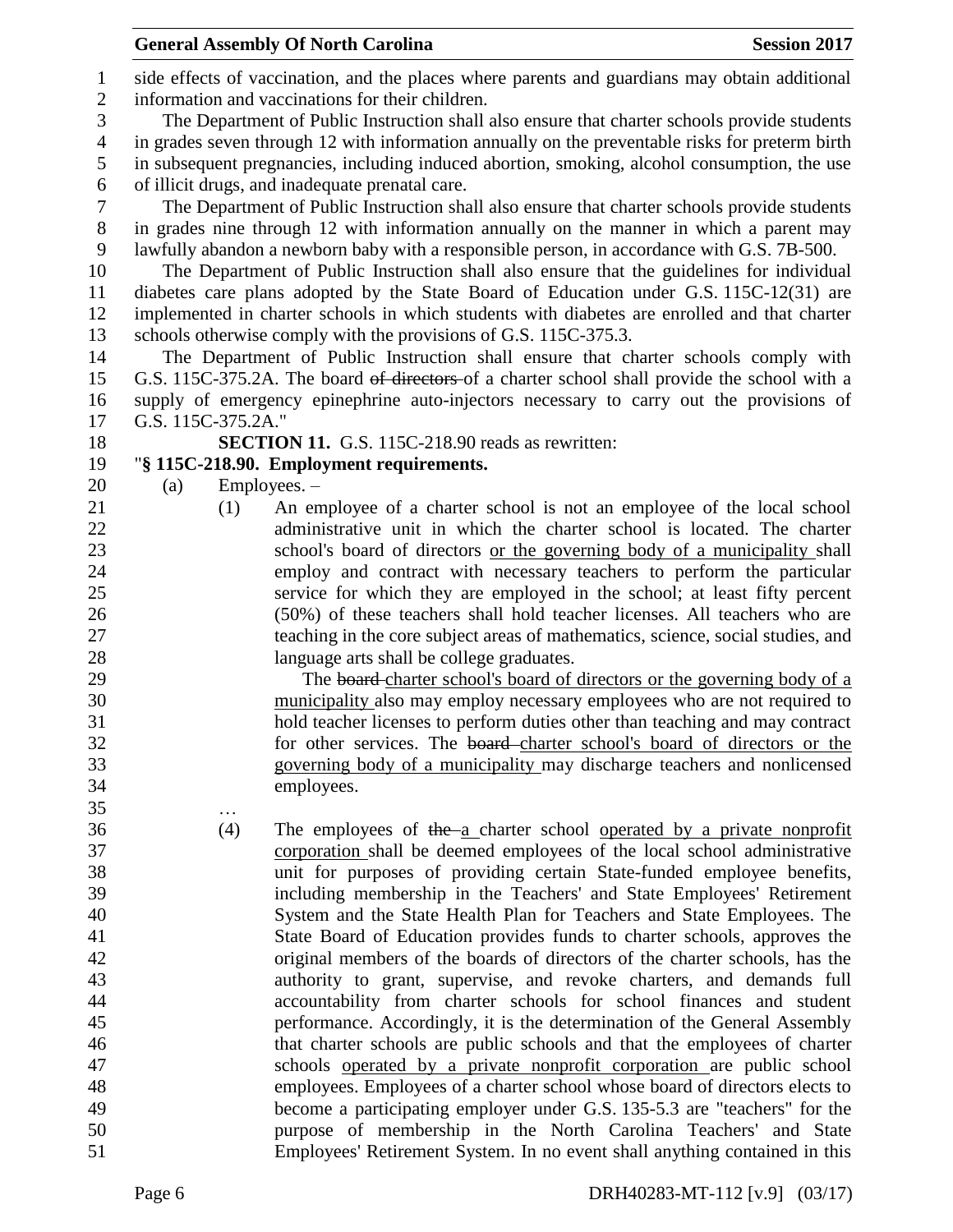|                  |     | <b>General Assembly Of North Carolina</b><br><b>Session 2017</b>                     |
|------------------|-----|--------------------------------------------------------------------------------------|
| 1                |     | Article require the North Carolina Teachers' and State Employees'                    |
| $\boldsymbol{2}$ |     | Retirement System to accept employees of a private employer as members               |
| 3                |     | or participants of the System.                                                       |
| $\overline{4}$   |     | The employees of a charter school operated by a municipality shall be<br>(4a)        |
| 5                |     | deemed employees of that municipality and shall be eligible for any                  |
| 6                |     | employee benefits, including retirement benefits and health benefits,                |
| $\overline{7}$   |     | provided to other employees of that municipality.                                    |
| 8                |     | Education employee associations shall have equal access to charter school<br>(5)     |
| 9                |     | employees as provided in G.S. 115C-335.9.                                            |
| 10               | (b) | Criminal History Checks. -                                                           |
| 11               |     | If the local board of education of the local school administrative unit in<br>(1)    |
| 12               |     | which a charter school is located has adopted a policy requiring criminal            |
| 13               |     | history checks under G.S. 115C-332, then the board of directors of each              |
| 14               |     | charter school located in that local school administrative unit shall adopt a        |
| 15               |     | policy mirroring the local board of education policy that requires an                |
| 16               |     | applicant for employment to be checked for a criminal history, as defined in         |
| 17               |     | G.S. 115C-332. Each charter school board of directors board of a charter             |
| 18               |     | school shall apply its policy uniformly in requiring applicants for                  |
| 19               |     | employment to be checked for a criminal history before the applicant is              |
| 20               |     | given an unconditional job offer. A charter school board of directors board          |
| 21               |     | of a charter school may employ an applicant conditionally while the board is         |
| 22               |     | checking the person's criminal history and making a decision based on the            |
| 23               |     | results of the check.                                                                |
| 24               |     | There shall be no liability for negligence on the part of the State Board of<br>(2)  |
| 25               |     | Education or the board of directors of the charter school, or their employees,       |
| 26               |     | arising from any act taken or omission by any of them in carrying out the            |
| 27               |     | provisions of this subsection. The immunity established by this subsection           |
| 28               |     | shall not extend to gross negligence, wanton conduct, or intentional                 |
| 29               |     | wrongdoing that would otherwise be actionable. The immunity established              |
| 30               |     | by this subsection shall be deemed to have been waived to the extent of              |
| 31               |     | indemnification by insurance, indemnification under Articles 31A and 31B             |
| 32               |     | of Chapter 143 of the General Statutes, and to the extent sovereign immunity         |
| 33               |     | is waived under the Tort Claims Act, as set forth in Article 31 of Chapter           |
| 34               |     | 143 of the General Statutes."                                                        |
| 35               |     | <b>SECTION 12.</b> G.S. 20-11(n)(4)d. reads as rewritten:                            |
| 36               |     | The designee of the board of directors of the charter school in which<br>"d.         |
| 37               |     | the person is enrolled."                                                             |
| 38               |     | <b>SECTION 13.</b> G.S. 20-84(b) $(3a)$ reads as rewritten:                          |
| 39               |     | A motor vehicle that is owned and exclusively operated by a nonprofit<br>" $(3a)$    |
| 40               |     | corporation authorized board of a charter school under G.S. 115C-218.5 to            |
| 41               |     | operate a charter school and identified by a permanent decal or painted              |
| 42               |     | marking disclosing the name of the nonprofit corporation. charter school. The        |
| 43               |     | motor vehicle shall only be used for student transportation and official             |
| 44               |     | charter school related activities."                                                  |
| 45               |     | <b>SECTION 14.</b> G.S. 105-228.90(b)(1) reads as rewritten:                         |
| 46               |     | Charter school. - A nonprofit corporation An entity that has a charter under<br>"(1) |
| 47               |     | G.S. 115C-218.5 to operate a charter school."                                        |
| 48               |     | <b>SECTION 15.</b> G.S. 115C-75.12(a)(4)a. reads as rewritten:                       |
| 49               |     | Conversion to charter. $-$ If, in the development of the transition plan,<br>"a.     |
| 50               |     | a local board of education indicates by resolution to the State Board                |
| 51               |     | of Education that the local board of education elects to not receive                 |